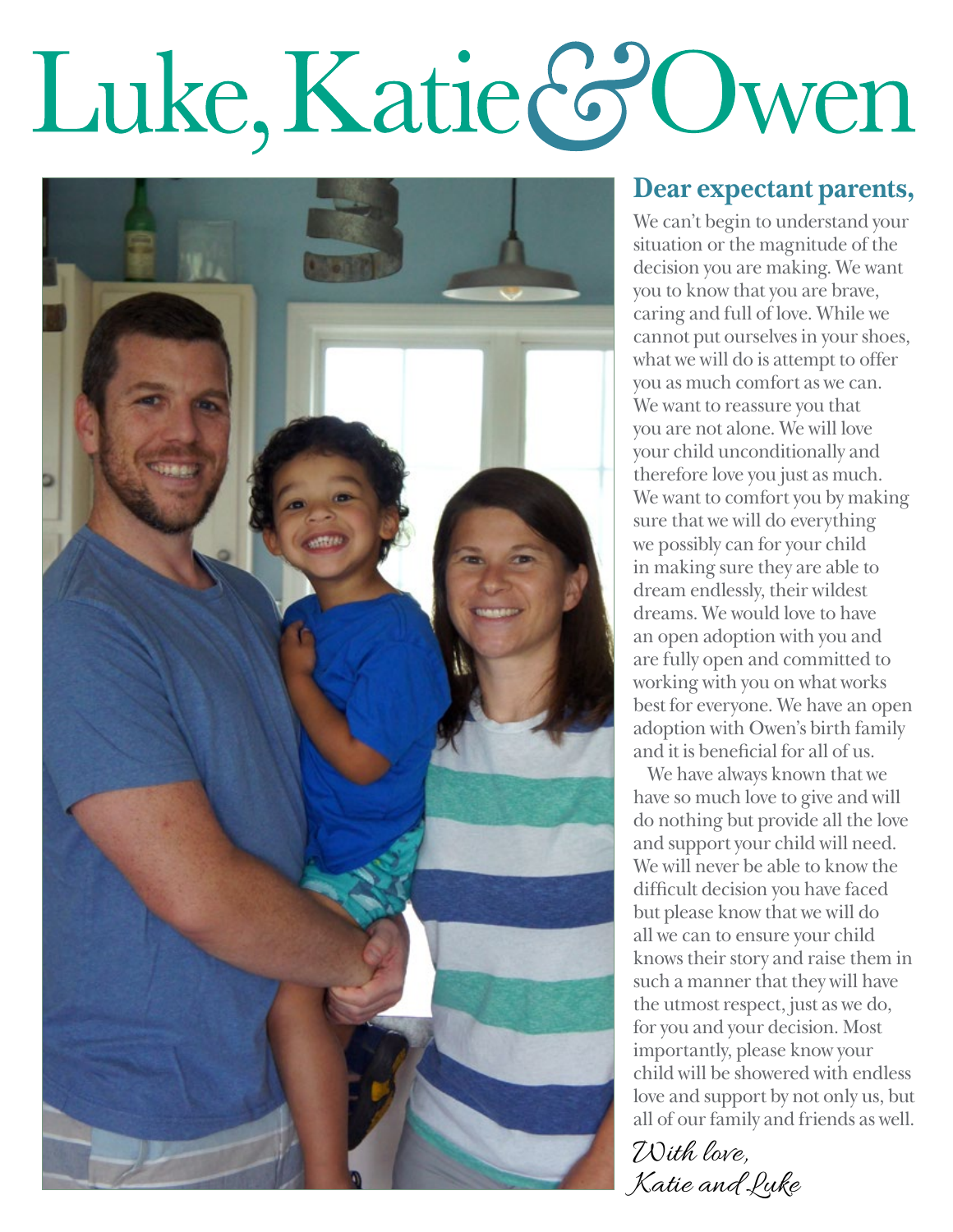### **A Note to Our Child**

It is surreal to be writing this to you. First we need to say, we love you. Above everything else, we will always love you. Next, you need to understand how much your birth parents love you. Their decision to place you with our family was nothing short of pure love and care for you; we will be forever grateful to them for bringing you to us.

We will do everything in our power to make sure you have everything you need in this life. You will have not two, but three sets of grandparents, aunts and uncles and so many other people in your life that cannot wait to meet you. You will have a big brother who is very excited to have a sibling in the house to share his fun-times and toys with. We have been preparing for you to come into our lives for a long time and we are ready and so excited! We want you to dream big and always shoot for the moon. We know that things won't always be easy, but we will face these times together as a family. We will always be here for you. We will strive to develop you, but will never hope that you grow up too fast. We will cherish every day with you because nothing in this life will make us happier than you. We can't wait to include you on all of our adventures and especially our baseball stadium tour! We can't describe to you just how excited we are that you are joining our journey and know there is nothing we won't do for you.

# **Meet Us**

We love new experiences which is why we enjoy traveling. Whether it is traveling in the United States or internationally we are always looking for something new. We spend a lot of time at Lake Erie as Luke's family has been going there since his mother was a child. One of our favorite adventures however, is our baseball trips. We are on a mission to visit all 30 Major League Baseball stadiums. In addition to traveling we love spending time outside with the dogs.

#### **Our Story**

We became engaged in Chicago in 2007 and were married exactly two years later in 2009. We spent a few years enjoying our lives with each other before starting to plan a family. Having always discussed adoption as an option for expanding our family we first tried to have a biological child. After struggling with infertility for a few years we decided to expand our family through adoption. Owen was born and adopted in 2017; we are excited about adding another child to our family.

#### **Say Hello to Owen**

Owen is an amazing child and has brought nothing but pure joy to our lives. He is a fun-loving, compassionate and energetic boy who is incredible. The first thing Owen says when he sees you is "Hi, how's your day?" We have really enjoyed watching Owen grow into using his imagination, especially when it involves him taking care of his babies or animals. He is always checking-in with his toys to make sure they are ok, asking them if they have a boo boo. Owen loves books and being read to and has now started to want to 'read' himself, telling his version of the story. Owen loves spending time outside which we do often as a family. He thoroughly enjoys seeing all his friends and plays wonderfully with them. After leaving he talks about them repeatedly retelling all of the things that they had done together. When we ask Owen if he wants to be a big brother he enthusiastically, always says, "YES!" with a giant smile on his face. He lights up every time we talk about a "baby brother" or "baby sister."

# **On Parenting**

Being parents has changed our lives. We enjoy doing things as a family and look forward to the day when we have another child to involve in our fun. When it comes to our parenting style, we allow Owen to explore his world (as



**Traveling in Iceland**

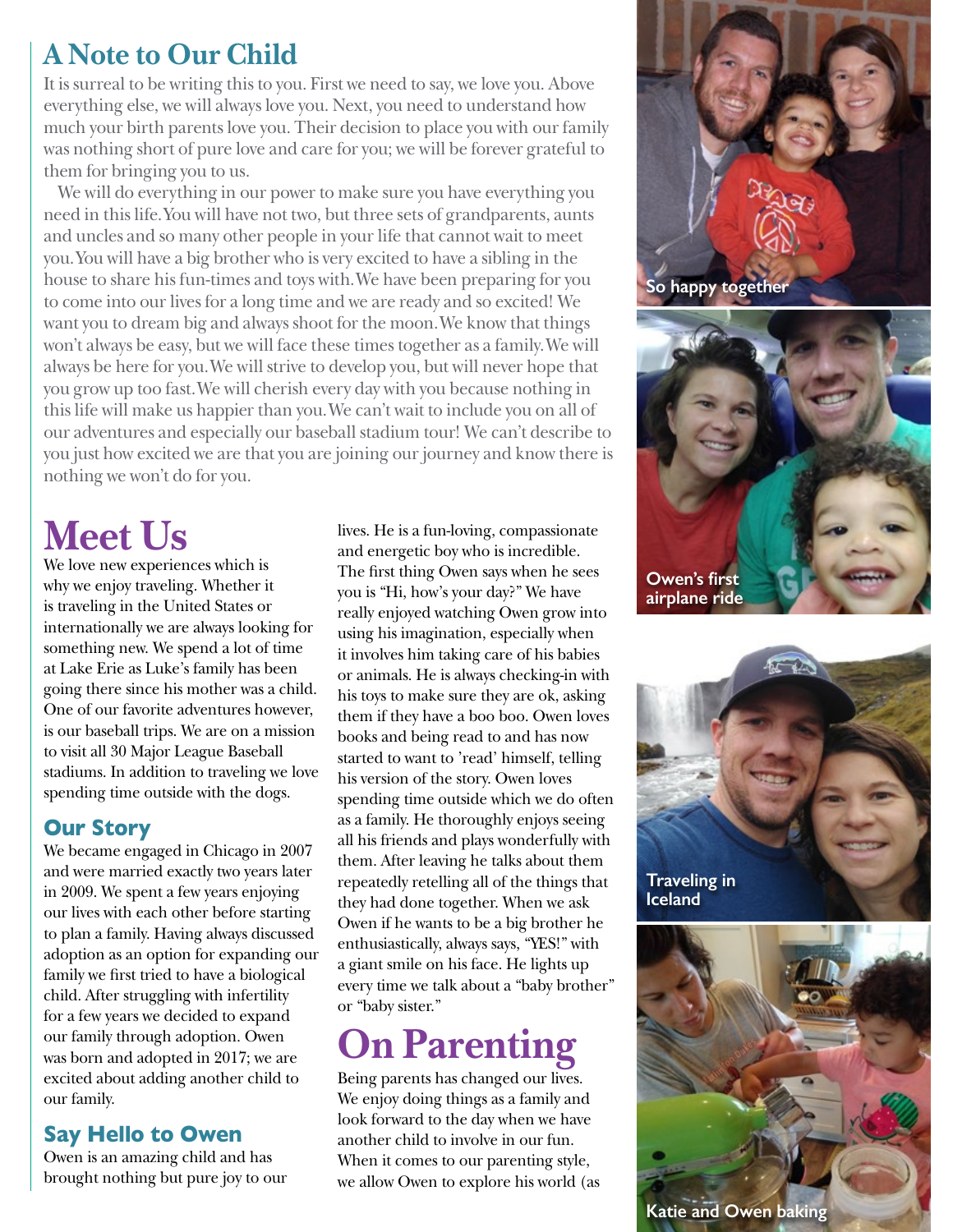long as he is being safe)! We also set boundaries which can be challenging at times for both us and Owen. We expose Owen to different places and experiences knowing that this will allow him to better understand the world as he grows. We want Owen to have knowledge and appreciation for different places, people and cultures as these are important values to us. We are teaching Owen about respect and love because those are foundations of our lives. All of these things are things that we want to experience with and teach your child as well.

## **About Katie As described by Luke**

Katie is so wonderful and I am not just saying that because she is my wife. Everyone that meets Katie gushes about how great she is and it makes me feel so awesome because I know that I am extremely lucky to be her husband. Katie is always there for people when they need someone. She is also strong and independent; this is my favorite attribute of Katie's. She has a great sense of humor and we both love to joke with each other. Katie loves trying new things and I am happy to be able to be right there with her in those endeavors. Watching Katie become a mother has been remarkable. While I always knew

# **Katie at a Glance**

**Education:** Bachelor's Degree in Hospitality Management.

**Career: Data Analyst.** 

**Views on Parenting:** Encourage Empowerment. Flexibility. Sense of Humor.

**Favorites: Childhood Book: Oh, The Places** You'll Go.

**Candy:** Swedish Fish.

**Childhood Movie:** Winnie the Pooh and Howard the Duck.

**Music:** Any and all types.

**Hobbies:** DIY Projects and running.

# **Luke at a Glance**

**Education:** Bachelor's Degree in Sport Management. Master's Degree in Sustainable Business and Communities.

**Career: Facilities and Events** Supervisor.

**Views on Parenting:** Support growth and exploration. Promote learning. Encourage individuality.

#### **Favorites:**

**Childhood Book:** The Velveteen Rabbit and All Berenstain Bears.

**Candy:** Any and all, especially chocolate.

**Childhood Movie:** Peter Pan (Disney Version).

**Music:** Alternative, but listen to it all.

**Hobbies:** DIY projects, reading, home improvements and biking.

Katie would make a great mother, I never knew just how great! From her and Owen's little "inside jokes" to her ability to know just what he needs when he doesn't quite know how to tell us, she leaves me totally awestruck. Katie is an amazing woman but an even more amazing mom who brings out the best in our family.

#### **About Luke As described by Katie**

Luke is a fun loving, enthusiastic guy who is not only my husband and best friend, but an amazing father to Owen. There isn't anything that I don't like doing with him, whether it's a lazy night at home, doing DIY projects around the house or being out and about. He makes the good times great and has been a solid support system in my life. It has been an amazing journey to watch Luke become a father, as it has exemplified so many great qualities. He lights up every time he sees Owen and sometimes, I can't help but catch myself just watching the two of them interacting. It was amazing how quickly he adapted to becoming a dad and since has never backed down. He is a big kid at heart who has so much love to give, skills to teach and guidance to share.



**Denmark**